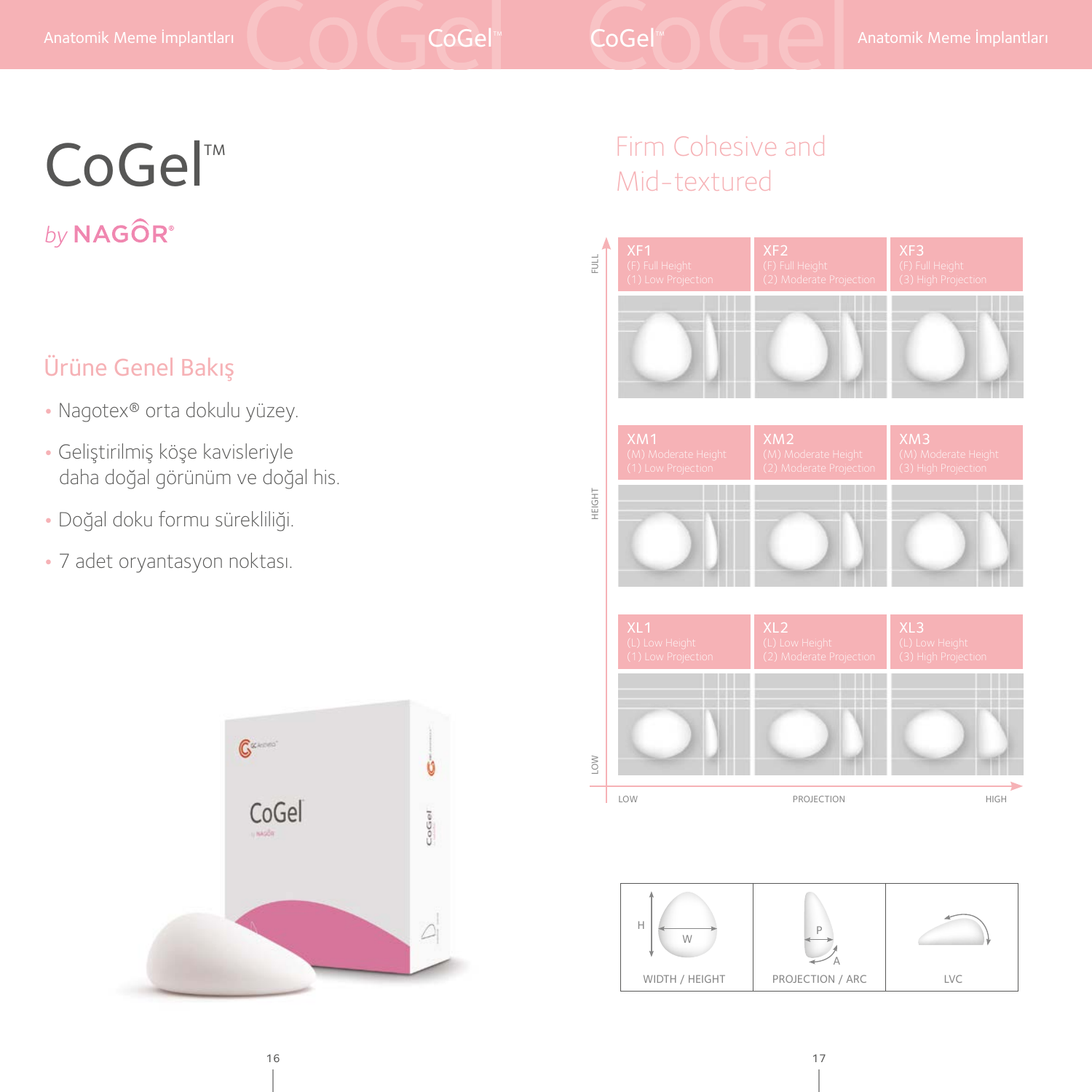### XL1 (L) Low Height (1) Low Projection

| Product   | <b>Base Width</b> | <b>Height</b> | Anterior   | Arc Lgth. | Weight | <b>LVC</b> |
|-----------|-------------------|---------------|------------|-----------|--------|------------|
| Code      | $\text{(cm)}$     | $\text{(cm)}$ | Proj. (cm) | (cm)      | (q)    | (cm)       |
| XL1-105   | 9.5               | 8.0           | 3.0        | 4.3       | 105    | 6.1        |
| XL1-120   | 10.0              | 8.5           | 3.2        | 4.6       | 120    | 6.5        |
| XL1-140   | 10.5              | 9.0           | 3.4        | 4.9       | 140    | 6.9        |
| XL1-170   | 11.0              | 9.5           | 3.6        | 5.1       | 170    | 7.2        |
| XL1-210   | 11.5              | 10.0          | 3.8        | 5.4       | 210    | 7.6        |
| $XL1-230$ | 12.0              | 10.5          | 4.0        | 5.7       | 230    | 8.0        |
| $XL1-250$ | 12.5              | 11.0          | 4.2        | 5.9       | 250    | 8.4        |
| XL1-300   | 13.0              | 11.5          | 4.4        | 6.2       | 300    | 8.8        |
| XL1-330   | 13.5              | 12.0          | 4.6        | 6.4       | 330    | 9.1        |
| XL1-380   | 14.0              | 12.5          | 4.8        | 6.7       | 380    | 9.6        |

XL2 (L) Low Height (2) Moderate Projection

| Product | <b>Base Width</b> | <b>Height</b> | Anterior   | Arc Lgth.       | Weight | <b>LVC</b>   |
|---------|-------------------|---------------|------------|-----------------|--------|--------------|
| Code    | (cm)              | (cm)          | Proj. (cm) | $\mathsf{(cm)}$ | (q)    | $\pmb{(cm)}$ |
| XL2-120 | 9.5               | 8.0           | 3.7        | 4.9             | 120    | 6.7          |
| XL2-145 | 10.0              | 8.5           | 3.9        | 5.2             | 145    | 7.1          |
| XL2-170 | 10.5              | 9.0           | 4.1        | 5.4             | 170    | 7.5          |
| XL2-195 | 11.0              | 9.5           | 4.3        | 5.7             | 195    | 7.9          |
| XL2-230 | 11.5              | 10.0          | 4.5        | 6.0             | 230    | 8.3          |
| XL2-265 | 12.0              | 10.5          | 4.7        | 6.3             | 265    | 8.7          |
| XL2-295 | 12.5              | 11.0          | 4.9        | 6.5             | 295    | 9.1          |
| XL2-340 | 13.0              | 11.5          | 5.1        | 6.8             | 340    | 9.5          |
| XL2-385 | 13.5              | 12.0          | 5.3        | 7.0             | 385    | 9.9          |
| XL2-425 | 14.0              | 12.5          | 5.5        | 7.3             | 425    | 10.3         |

XL3 (L) Low Height (3) High Projection

| Product<br>Code | <b>Base Width</b><br>(cm) | <b>Height</b><br>$\mathsf{l}(\mathsf{cm})$ | Anterior<br>Proj. (cm) | Arc Lgth.<br>(cm) | Weight<br>(q) | <b>LVC</b><br>$\text{(cm)}$ |
|-----------------|---------------------------|--------------------------------------------|------------------------|-------------------|---------------|-----------------------------|
| $XL3-160$       | 9.5                       | 8.0                                        | 4.5                    | 5.4               | 160           | 7.5                         |
| XL3-175         | 10.0                      | 8.5                                        | 4.7                    | 5.7               | 175           | 8.0                         |
| $XL3-200$       | 10.5                      | 9.0                                        | 4.9                    | 5.9               | 200           | 8.4                         |
| $XL3-240$       | 11.0                      | 9.5                                        | 5.2                    | 6.2               | 240           | 8.8                         |
| $XL3-275$       | 11.5                      | 10.0                                       | 5.4                    | 6.5               | 275           | 9.2                         |
| XL3-305         | 12.0                      | 10.5                                       | 5.6                    | 6.8               | 305           | 9.6                         |
| $XL3 - 350$     | 12.5                      | 11.0                                       | 5.9                    | 7.0               | 350           | 10.0                        |
| XL3-410         | 13.0                      | 11.5                                       | 6.2                    | 7.3               | 410           | 10.4                        |
| $XL3-450$       | 13.5                      | 12.0                                       | 6.3                    | 7.5               | 450           | 10.8                        |
| XL3-480         | 14.0                      | 12.5                                       | 6.4                    | 7.8               | 480           | 11.2                        |

XM1 (M) Moderate Height (1) Low Projection

| Product<br>Code | <b>Base Width</b><br>$\text{(cm)}$ | <b>Height</b><br>$\sqrt{(cm)}$ | Anterior<br>Proj. (cm) | Arc Lgth.<br>(cm) | Weight<br>(q) | <b>LVC</b><br>$\text{(cm)}$ |
|-----------------|------------------------------------|--------------------------------|------------------------|-------------------|---------------|-----------------------------|
| XM1-105         | 9.5                                | 9.0                            | 3.0                    | 4.3               | 105           | 6.6                         |
| XM1-135         | 10.0                               | 9.5                            | 3.2                    | 4.6               | 135           | 7.0                         |
| XM1-155         | 10.5                               | 10.0                           | 3.4                    | 4.9               | 155           | 7.4                         |
| XM1-185         | 11.0                               | 10.5                           | 3.6                    | 5.1               | 185           | 7.8                         |
| XM1-215         | 11.5                               | 11.0                           | 3.8                    | 5.4               | 215           | 8.2                         |
| XM1-250         | 12.0                               | 11.5                           | 4.0                    | 5.7               | 250           | 8.6                         |
| XM1-275         | 12.5                               | 12.0                           | 4.2                    | 5.9               | 275           | 9.0                         |
| XM1-325         | 13.0                               | 12.5                           | 4.4                    | 6.2               | 325           | 9.4                         |
| XM1-360         | 13.5                               | 13.0                           | 4.6                    | 6.4               | 360           | 9.8                         |
| XM1-410         | 14.0                               | 13.5                           | 4.8                    | 6.7               | 410           | 10.2                        |

XM2 (M) Moderate Height (2) Moderate Projection

| Product | <b>Base Width</b> | <b>Height</b> | Anterior   | Arc Lgth. Weight |     | <b>LVC</b>                | <b>Sizer</b> |
|---------|-------------------|---------------|------------|------------------|-----|---------------------------|--------------|
| Code    | $\sqrt{(cm)}$     | $\rm (cm)$    | Proj. (cm) | $\text{(cm)}$    | (q) | $\mathsf{l}(\mathsf{cm})$ | (Gel-filled) |
| XM2-130 | 9.5               | 9.0           | 3.7        | 4.9              | 130 | 7.3                       | GS-XM2 130   |
| XM2-165 | 10.0              | 9.5           | 3.9        | 5.2              | 165 | 7.6                       | GS-XM2 165   |
| XM2-185 | 10.5              | 10.0          | 4.1        | 5.4              | 185 | 8.0                       | GS-XM2 185   |
| XM2-215 | 11.0              | 10.5          | 4.3        | 5.7              | 215 | 8.4                       | GS-XM2 215   |
| XM2-250 | 11.5              | 11.0          | 4.5        | 6.0              | 250 | 8.8                       | GS-XM2 250   |
| XM2-290 | 12.0              | 11.5          | 4.7        | 6.3              | 290 | 9.2                       | GS-XM2 290   |
| XM2-320 | 12.5              | 12.0          | 4.9        | 6.5              | 320 | 9.6                       | GS-XM2 320   |
| XM2-370 | 13.0              | 12.5          | 5.1        | 6.8              | 370 | 10.0                      | GS-XM2 370   |
| XM2-415 | 13.5              | 13.0          | 5.3        | 7.0              | 415 | 10.4                      | GS-XM2 415   |
| XM2-445 | 14.0              | 13.5          | 5.5        | 7.3              | 445 | 10.8                      | GS-XM2 445   |